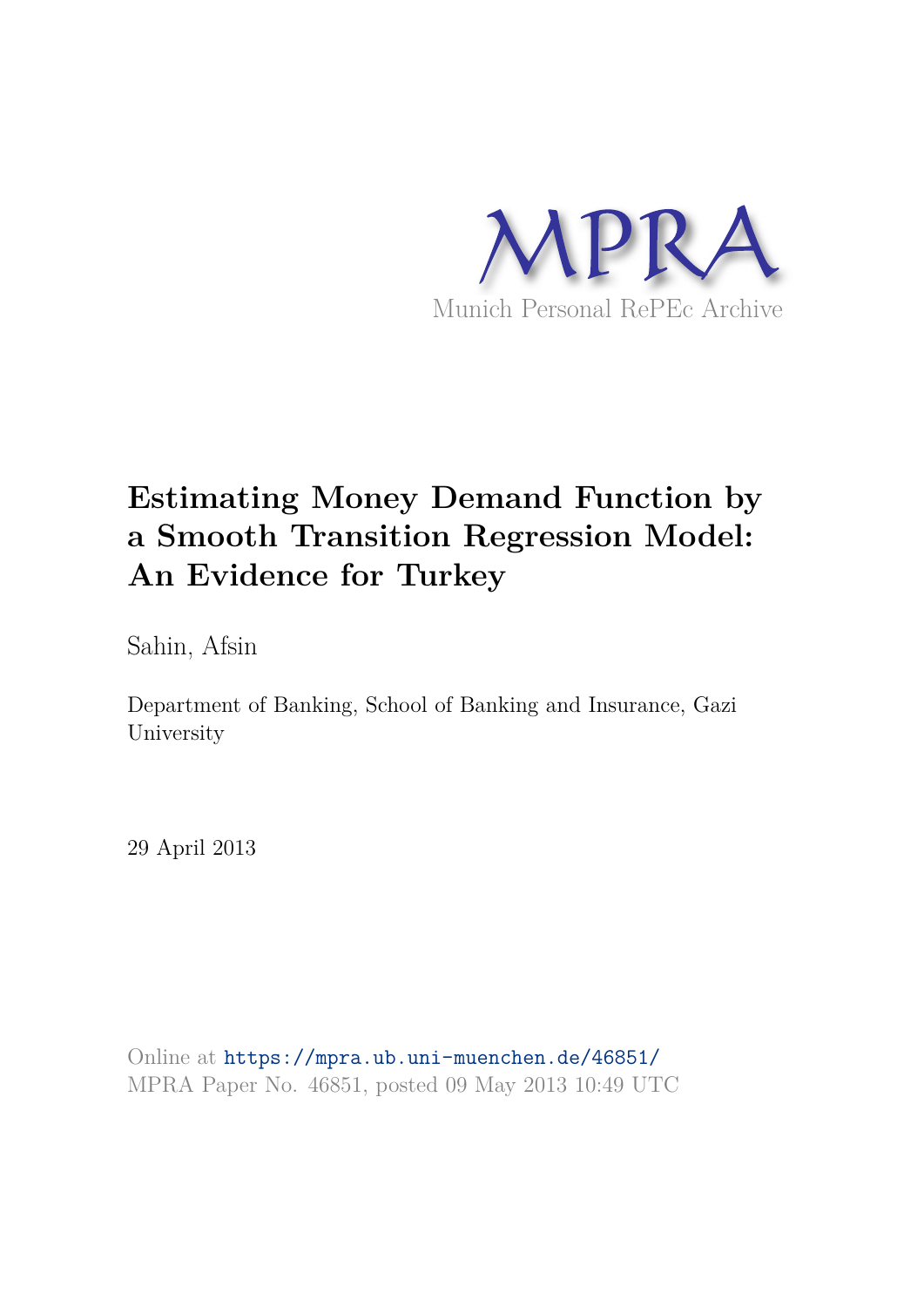# **Estimating Money Demand Function by a Smooth Transition Regression Model: An Evidence for Turkey**

## **Afsin Sahin, Associate Professor of Economics, Department of Banking, Gazi University, Ankara, Turkey Email: [afsinsahin@gazi.edu.tr,](mailto:afsinsahin@gazi.edu.tr) Phone: +90-312-2162116**

## **Abstract**

The money supply process is assumed to be fixed in economic literature or at least there is a central bank trying to control the liquidity in the economy. On the other hand, the demand side is more volatile and more uncertain. This situation hinders the homogenous and symmetric information assumptions of the monetary models. The amount of money demanded is a dynamic process and changes depending on the transition variable in concern. The money demand increases in the boom periods of the economy but may diminish in the recessions gradually. Therefore the money demand function indicates an asymmetric behavior and nonlinearity. This paper estimates the money demand function by including the inflation uncertainty, that is assumed to be a transition variable for a small-open economy, Turkey by using the monthly data spanning from January, 1990 to May, 2012. The parameters of the money demand function are estimated by the Smooth Transition Regression (STR) models. While modelling the nonlinearity, an appropriate logistic function is determined. The dependent variables that are used to estimate the money function are gold, interest rate, inflation uncertainty, share prices, exchange rate and income. The inflation uncertainty data is gathered from the conditional variances of a specified EGARCH model. The results of the paper have several policy implications for the monetary authorities. First, the behavior of the money demand and its determinants are crucial at the times of adopting the inflation targeting regime. The stability of money demand is also related to the stability of inflation. So the results of the paper may be beneficial for the policy makers and monetary authorities during their decision making process.

**Key Words:** Money Demand; Inflation Uncertainty; Smooth Transition Regression; Nonlinearity.

**Acknowledgment:** This paper is based on the project entitled by "Estimating Money Demand Function by a Smooth Transition Regression Model: An Evidence for Turkey" that is supported by Gazi University Research Programme, Project No. 53/2012-01. Part of the paper was written while the author was a Visiting Research Scholar in the Department of Economics, Andrew Young School of Policy Studies, Georgia State University, USA.

**Corresponding Author:** Afsin Sahin, Department of Banking, Gazi University, Turkey, e-mail: [afsinsahin@gazi.edu.tr,](mailto:afsinsahin@gazi.edu.tr) Phone: +90-312-2162116.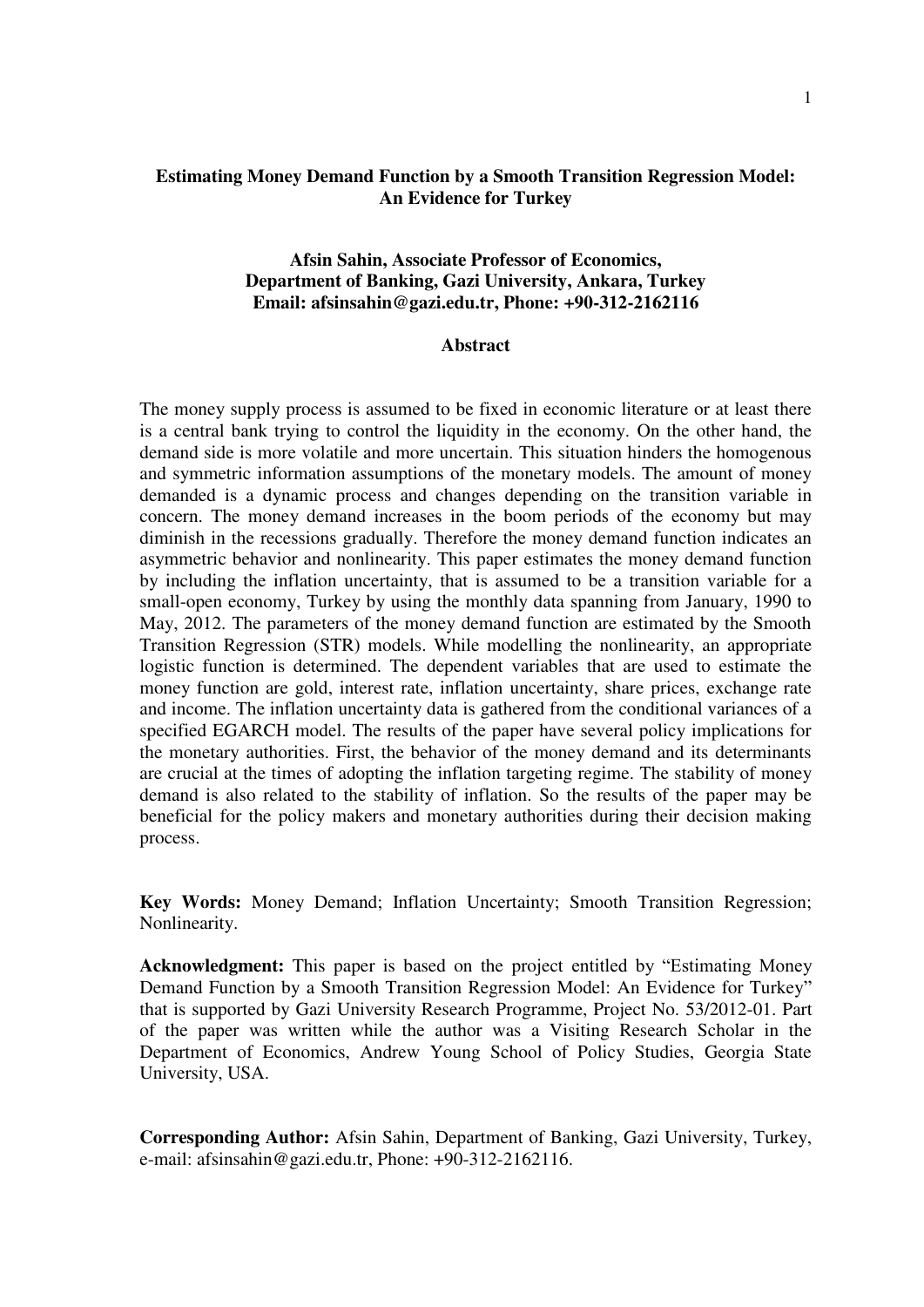#### **I. Introduction**

It is assumed in economic theory that money demand motives of agents are classified under transaction, precautionary and speculative purposes, and analyzing its determinants are crucial for monetary policy (Lovell, 2006, p. 471). Some of these determinants are well known and widely discussed in books on macroeconomics and monetary economics. There are well known facts about the signs of some elasticities. Transaction and precautionary motives increase by income and speculative motive and diminish by an increase in interest rate. Some papers also include other assets such as gold prices and share prices. These attempts are for representing the substitutes for money and elaborating their other possible positive wealth effects.

On the other hand, the discussion continues on the magnitudes of the elasticities, specifications of the models and estimation methods. In an empirical sense, there are two main category of methodology for measuring the determinants of money demand. These are linear and nonlinear methods. Gujarati (1968) for India; Goldfeld (1973), Buscher and Frowen (1993) for England; US, Germany and Japan; Boughton (1981) for Canada; Hetzel and Mehra (1989, p. 459), Friedman (1994, p. 118-119), Dreger and Wolters (2010), Ball (2001) for the US; Yashiv (1994) for Israel; Wang (2011), Hasan (2011), Slavova (2003) for Bulgaria were some of the past attempts for estimating the linear money demand functions.

The recent literature focuses more on the nonlinear methods to estimate the money demand function. Wolters, Terasvirta and Lütkepohl (1998), Granger and Terasvirta (1993, chp. 7), Lin and Terasvirta (1994), Lütkepohl, Terasvirta and Wolters (1999) for Germany; Sarno (1999) for Italy; Chen and Wu (2005), Ordonez (2003) for Spain; Austin and Ward (2007) for China are some of these studies using nonlinear methods to estimate money demand functions.

There are also plentiful of papers for Turkey trying to estimate the money demand function. Dönmez (2007) by using monthly Turkish data for the 1986-2003 period constructs a VECM model. He benefits from M1 and finds a negative effect of inflation. Korap and Yıldırım (2012) by using quarterly narrow money data for the years 1998- 2010 include the share price index and the exchange rate to the equation. They use a correction term, a first lagged interest rate and lagged share prices index as transition variables and fail to reject the nonlinearity for money demand function and benefit from a linear error correction model. Tunay (2001) uses a parametric nonlinear method for the years 1987-2000. According to Keyder (2008, p. 378), inflation expectations are effecting the money demand negatively. Altıntaş (2008), by using quarterly M2 data for the period 1985-2006 benefits from the ARDL cointegration method and finds a positive exchange rate elasticity of money demand. Özdemir (2011) uses the M2Y definition and benefits from an economic uncertainty variable.

Second section provides the data and methodology. Third section presents the results and the fourth section is for the discussion. The last section is for the conclusion.

#### **2. Data and Methodology**

The available monthly Turkish data employed in the study is explored from the Central Bank of the Republic of Turkey (CBRT) Electronic Data Delivery System (EDDS) for the period from January, 1990 to May, 2012. These variables employed are Gold (*G*), Interest Rate (*R*), Share Prices (*S*), Exchange Rate (*Exc*), Industrial Production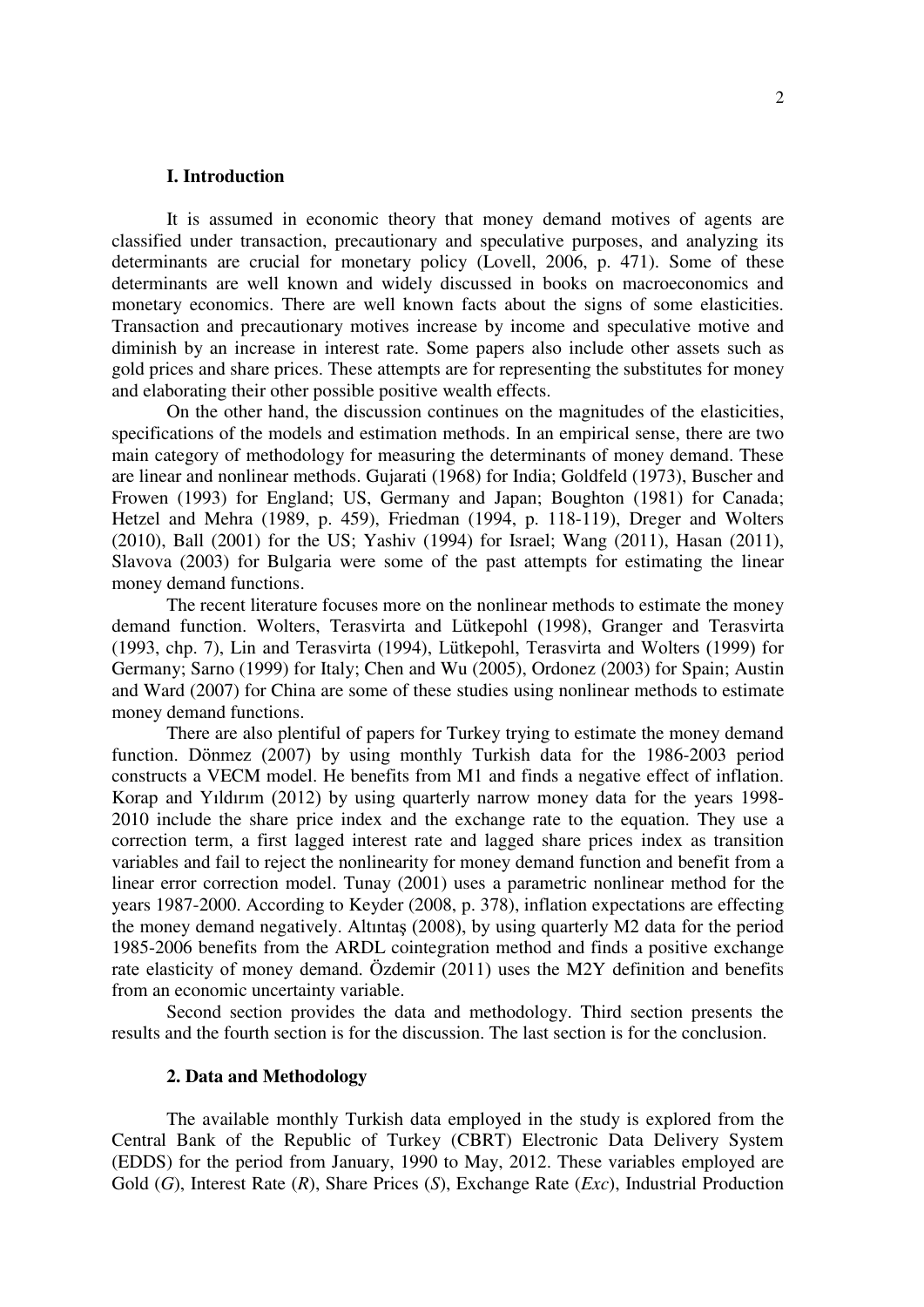Index (*Inc*), Inflation Uncertainty (*Unc*) and Money Demand (*M*). The natural logarithm of the variables is taken except for the interest rate. Following Skalin and Terasvirta (1999, p. 210), the variables are not seasonally adjusted. The sources and explanations of the variables used in the text are presented in Table 1.

According to Keyder and Ertunga (2012, p. 327), M2 monetary aggregate definition is more appropriate if the scope inherits both transaction and wealth dimension of the money. M2 has interest bearing assets and this may affect the money demand elasticity of interest rates (Boefing, 2001, p. 23). Wu and Hu (2009, p. 1636) suggest including exchange rate to money demand equation for small open economies to increase the stability of the system. Following Enders (2010, p. 131), the inflation uncertainty is measured by the conditional heteroscedasiticy model. The appropriate model is chosen as ARCH (1,3,Thr=1, GED, EGARCH, Backcast=0.7, Deriv=AA, Lags=12).

 In this paper, Smooth Transition Regression (STR) model is used to explore the determinants of money demand function. When a *STAR* model is estimated by an exogenous regressor, STR is obtained (Pavlidis, 2009). There are logistic and exponential versions of the models. Skalin and Terasvirta (1999), Sensier *et al.* (2002), Deschamps (2008) can be analysed for the *LSTR* models. Exponential transition version can also be estimated.- See Luukkonen*, et al.* (1998), Terasvirta (1994), Escribano and Jorda (1999), Kapetanios, Shin and Snell (2003) and Terasvirta (2004).

 The transition function in STR models is widely used in economics. It indicates a degree of mean reversion and is a probability function of transition variable, threshold variable and smoothing parameter. If the process is asymmetric then the logistic version of the model is used (see Granger and Terasvirta, 1993 and Escribano and Jorda, 2001). The gamma that is the smoothing parameter strengths the nonlinearity if it is significant.

 In this paper, following Lütkepohl, Terasvirta and Wolters (1999), the money demand function is estimated by the STR model given in equation (1). *JMulti* is used to estimate parameters and the systematic detailed application of the methodology can be found in literature. Terasvirta (1998) can be analyzed for the technical details of the model. Kratzig (2005) explains in detail how to apply the STR models by *Jmulti.* Below, the STR model is briefly provided following Terasvirta (2004) and Kratzig (2005).

*JMulti* allows using the two different types of logistic transition functions. See also Lundbergh and Terasvirta (2002, pp. 486-509), Dijk, Terasvirta and Franses (2002). One type of them is the LSTR1 and the other is the LSTR2.

$$
y_{t} = (w_{t}', x_{t}') \{ (\phi + \theta G(\gamma, c, s_{t}) \}' + u_{t}; u_{t} \sim iid(0, \sigma^{2}) \qquad t = 1, ..., T \qquad (1)
$$
  

$$
G(\gamma, c, s_{t}) = \frac{1}{1 + e^{-\gamma(s_{t} - c_{t})}}, \gamma > 0 \qquad (2)
$$

The transition function that is provided in the equation (2) is written for LSTR1. The explanatory variables are given by  $w'_i = (1, y_{i-1},..., y_{i-7})$  and  $x'_i = (x_{i}, x_{i},..., x_{i},)$ . The  $\phi$ and  $\theta$  parameters are linear and nonlinear parts of the model respectively where  $\phi = (\phi_0, \phi_1, ..., \phi_n)'$  and  $\theta = (\theta_0, \theta_1, ..., \theta_n)'$ . If  $K = 1$  then it is assumed that the specification allows to capture the asymmetry and the parameter change increases by the transition parameter monotonically from zero to one (Lundbergh and Terasvirta, 2002, p. 487).

The model is estimated by the dependent and the independent variables. The estimation is done for all the lags from 1 to 12. The most appropriate model is chosen by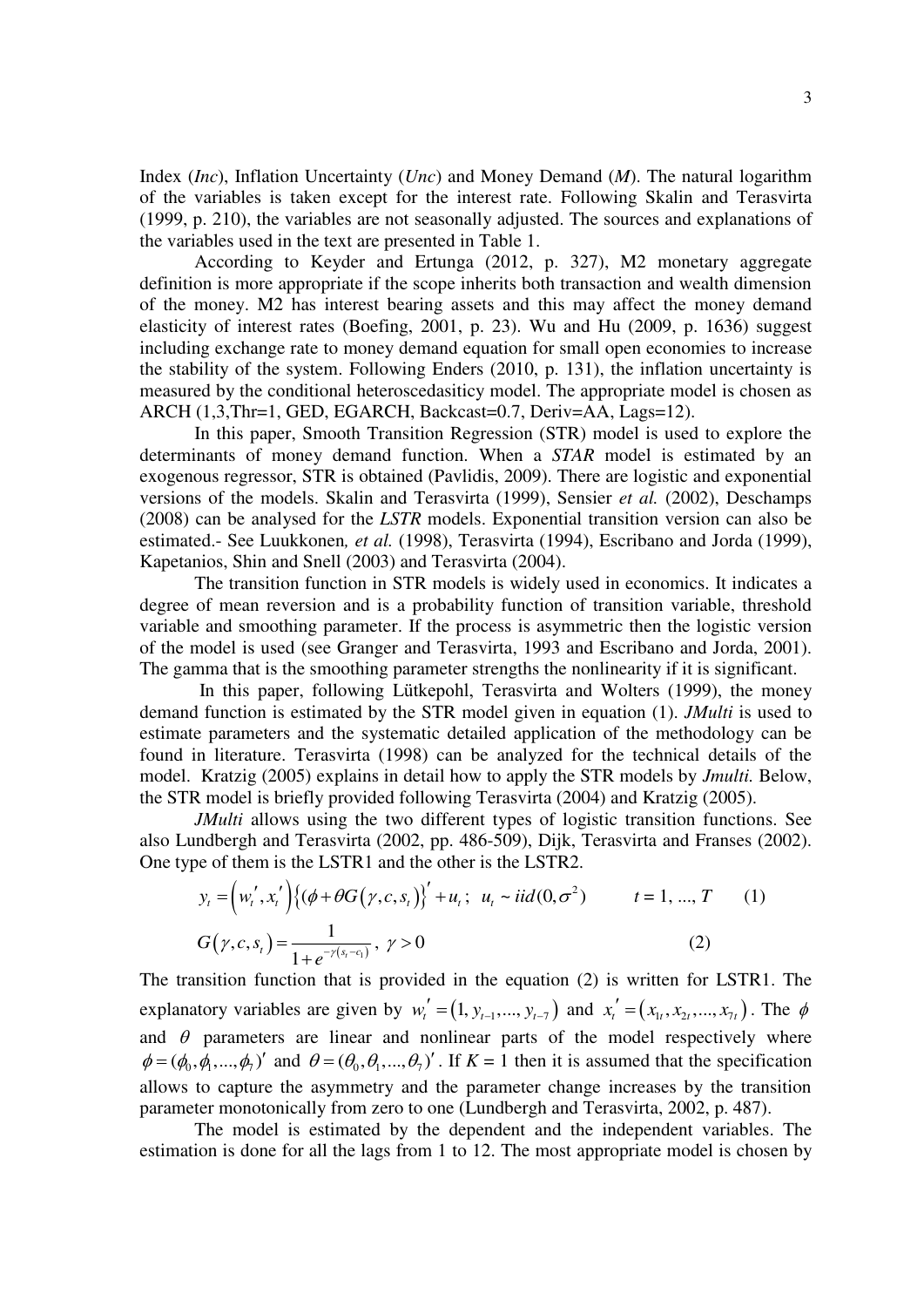7 lags. The estimation is also repeated for the nominal and the real variables and the seven monetary measures.

The specifications that reject the linearity for inflation uncertainty are considered. During the specification phase, several linearity tests are applied and the most appropriate transition variable and LSTR model are determined. The linearity is rejected for most of these models. These selected models also gave the lowest *p*-value for the specified inflation uncertainty variable and suggested as the strongest transition variable by the linearity tests. The unit root hypothesis is rejected by the ADF tests. The best model is selected by analyzing the significance and selection criteria. The model with the M2 monetary aggregate is selected as the best model.  $Unc_{t-7}$  is perceived as the transition variable. The suggested model is selected by the *F* (0.0140), *F4* (0.6639), *F3* (0.0451) and *F2* (0.0000) statistics. Conditional maximum likelihood method is made use for the parameter estimations.

The estimated starting values for the gamma and the location parameters are 7.3352 and 5.5732 respectively and determined by the nonlinear optimization algorithm provided by *Jmulti*, which is called the grid search (Franses and Dijk, 2003, p. 108). The sum of squared residual is -171.0368 and it is used for the grid search to account for thresholds (Martens, Kofman and Vorst, 1998, p. 252). According to Enders (2010, p. 446), the sum of squared residuals is minimized when it approximates to the true value. Figure 2, Panel A indicates that the transition variable gives the minimum SSR. The graph is for the sum of squared residuals as a function of  $c$  and  $\gamma$ .

When the linear and nonlinear sections are graphed, we can gather interesting information. The nonlinear part can be drawn if the transition function is different than zero and can be interpreted as adjustment values for the high inflation uncertainty periods. When we control the values of transition function, its high values also match with the high inflation uncertainty and inflation values. The sum of linear and nonlinear parts of money demand is equal to the values of fitted series. Although the linear part is positive, nonlinear part is negative when the transition function is above zero. Besides during the *post*-2002: 07, the transition function's value is zero. This also increases the possibility that during the *post*-2002: 07, the money demand is linear.

The estimation results are provided in Table 2 for the full sample. Gamma coefficient that is related by the transition between regimes is 1.2210 with the *p*-value 0.0001. The transition value is 17.5218 with *p*-value 0.0000 and that is inflation uncertainty indicating that if the monthly inflation uncertainty exceeds seven month's lagged inflation than the economy transits from one regime to another. The regime is called as low if it is under this value and high if it is over. The value of the transition function in Turkey during the *post*-2002: 07 is zero and can be interpreted as low inflation uncertainty years.

The AIC criteria with -7.4717 and adjusted  $R^2$  with 0.9993 determines one of the best fitting models as suggested by Franses and Dijk (2003, p. 39). Test of parameter constancy rejects for *H1* with *p*-value of 0.0725. ARCH-LM test with 8 lags rejects the null with the *p*-value of 0.0113. Jarque Bera statistics rejects the null with the *p*-value of 0.0422.

It is seen from the Figure 1 that the transition function for the *post*-2002: 07 period seems to exhibit a structural change. *Post*-2002: 07 period is a lower volatility period compared to the *pre*-2002: 07. To give some results for the STR estimation that is conducted by splitting the data into two sub-sections,  $1990: 01 - 2002: 07$  and  $2002: 08 -$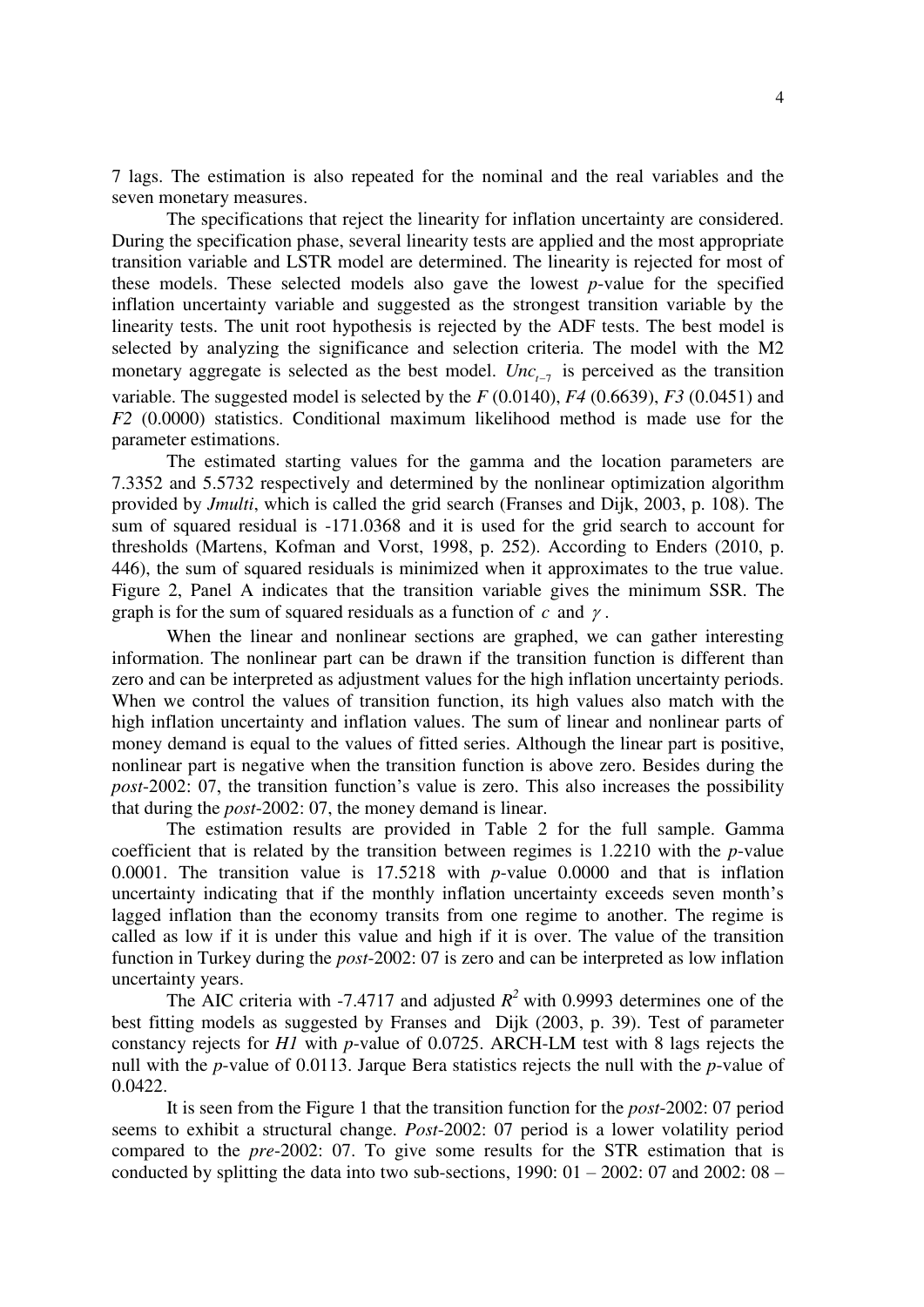2012: 05: When the parameters are estimated by M2 for the *pre*-2002: 07 *Unct-1* is chosen as a transition variable with *F* (0.0000), *F4* (0.0000), *F3* (0.4004) and *F2* (0.0000) statistics and suggests the LSTR1 type model. Gamma variable is 1.9091 (0.0005) and location parameter is 15.4510 (0.0000). The *AIC* and adjusted  $R^2$  statistics are -6.9274 and 0.9915 respectively. *SSR*, *gamma* and *c* are -156.4819, 6.6153 and 7.7398 respectively. *p*-values of the ARCH-LM test with 8 lags and Jarque-Bera statistics are 0.7710 and 0.0000. The suggested models for the *post*-2007: 07 are all linear.

#### **3. Discussion**

There are varieties of possible reasons concerning the nonlinear behavior in the money demand. For instance, Weintraub (1970, p. 251) and Chen and Wu (2005) claim that the money demand is not linear because of the transaction costs such as brokage fee. Michael *et al.* (1999) stress the role of non-convex costs for the rigidity in adjustment mechanism in money demand.

In this paper the possible effects of inflation uncertainty in terms of creating nonlinearity in money demand function is analyzed. According to Belke and Polleit (2009, p. 1), the reason of individuals using money is because of the uncertainty. They claim that if the future is certain, then the individuals would not hold money. The uncertainty may increase money demand, interest rates may increase and the bond prices may diminish (Bocutoğlu, 2011, p. 69). There are also several past theoretical and empirical considerations on the role of uncertainty. For instance Poole (1970, p. 485) stresses the role of uncertainty on the money demand and income relationship. Klein (1977) uses standard deviation to measure the inflation uncertainty and finds a positive effect for US economy. According to Klein (1977, p. 713), an increase in inflation uncertainty increases the money demand of the individuals. Khan (1982) uses inflation variability to measure the uncertainty for Pakistan economy and claims that the precautionary motive increases by the uncertainty. However according to him, the portfolio composition changes by the uncertainty and diminishes the money demand. Besides he claims that the latter channel is more dominant than the first. Asilis and Honohan (1993) explore a negative effect of inflation uncertainty that is measured by GARCH model for Bolivia. Mizrach and Santomero (1990) find a negative effect of inflationist risk measured by ARCH model on money demand for the US economy. Blejer (1979) tells that inflation uncertainty affects the money demand in two ways. Money demand may increase because of the precautionary motive and diminish because of the asset risks. According to him, high inflation increases inflation uncertainty for Argentina, Brazil and Chile and diminishes the money demand. Inflation may increase the level of inflation uncertainty therefore effects the money demand.

Friedman took money as a consumption good into account and considered it under asset price theory simultaneously. According to Friedman, one time price increase pushes the money demand up but continuous price increases diminish the money demand (Belke and Polleit, 2009, s. 105). According to Tunca (2011, p. 203) inflation rate increases the transaction motive of money demand. Inguva (1978) claims that the effect of inflation on nominal money demand is positive but negative for the real money demand. Calza (2011) tells that the low inflation increases the wealth level of agents therefore effects the money demand in the US economy. According to Bailey (1956, p. 100) firms pay more frequently to the workers during the high inflation periods.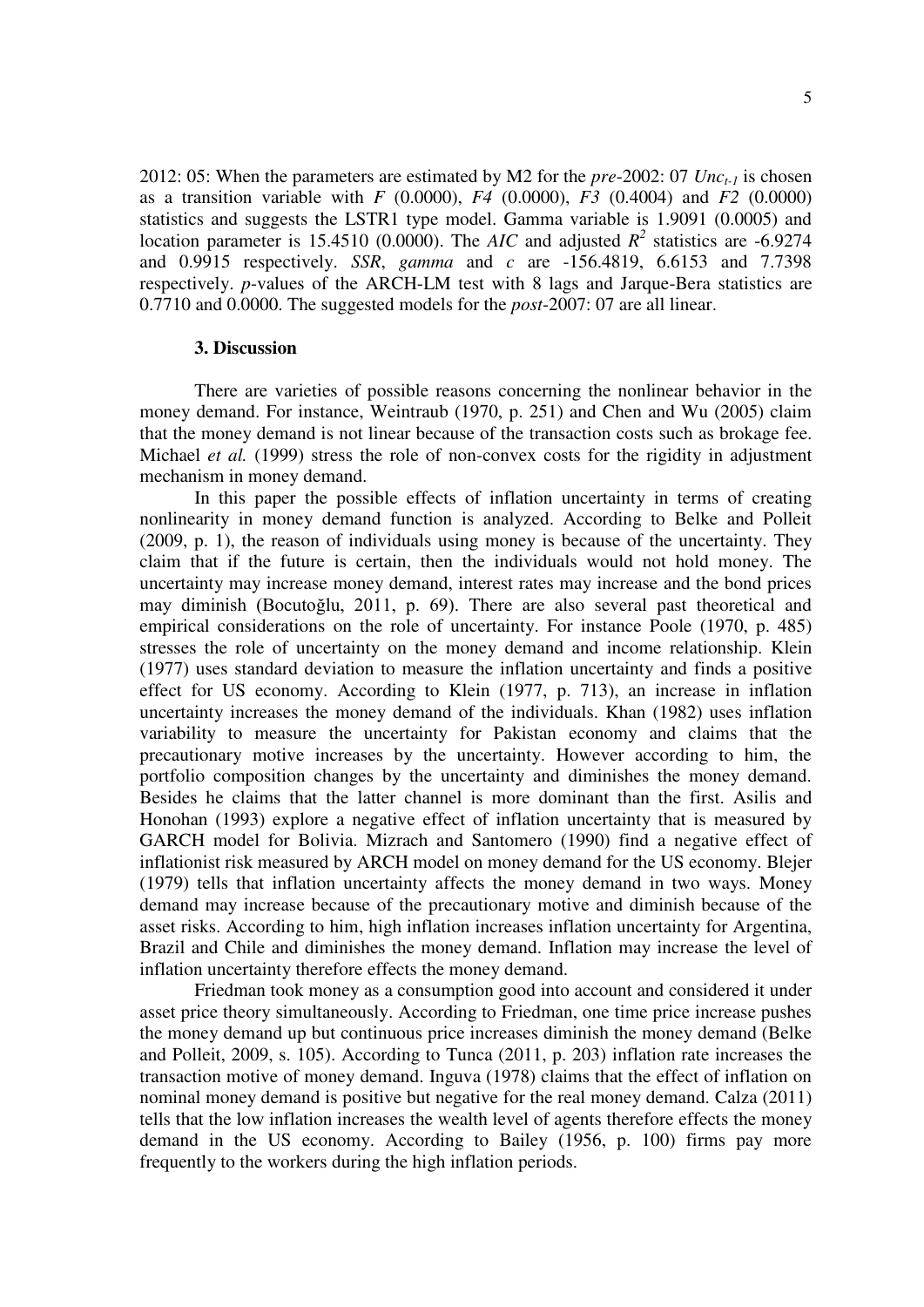The effects of inflation expectation are also considered by several authors. Rao and Singh (2006), by using Indian M1 data, suggest to use nominal interest rate rather than the real interest rate and claim that the expected inflation should have a negative effect on money demand. According to Blanchard (2011, p. 499-500) money demand may diminish by the diminish in expected inflation.

An increase in interest rate diminishes the money demand. This is consistent with Demiralp and Carpenter (2008, p. 15) whom are claiming that when the central bank increases the interest rates in Turkey, the demand deposit diminish and the time deposits increase. Consequently, when the interest rate increases money demand diminishes.

The exchange rate is also an other variable affecting the money demand function. Calvo and Reinhart (2000) claim that an increase in exchange rate in developing countries pushes the inflation up through the import channel and increases the inflation. Consequently, an increase in the exchange rate may increase the transaction motive of the money demand. On the other hand, the investment decision of the firms may be detorated and the net effect would depend on the dominance.

 The coefficients for the gold are not significant but they are positive. The positive coefficient for gold is meaningful since it is one of the wealth determinants of the Turkish households. Ingbank (2012) survey that is supervised by Alpay Filiztekin and Şengül Dağdeviren tries to determine the saving behaviors in Turkey. According to their study, Turkish Lira, time deposit account, gold, (demand deposit, foreign currency or cash) are the most important saving tools in Turkey. The gold is the second most important saving tool and this results supports why the banking sector is highly interested in gold funds in Turkey. Equity shares, individual pension fund, funds, treasury bonds are the least used ones for saving purposes in Turkey. According to the survey, the ratio of individuals' saving is nearly 10%. Nearly 60% of the survey participants answered that the reason of their not doing saving was because of their low income levels. Nearly half of the individuals claimed that they increase their savings as an assurance in terms of unexpected situations. The ratio of the ones whom are increasing their savings to earn interest rate is nearly 5%.

A possible structural change is also considered in the paper. An economic structure may change and develop by the time being. For instance, it is apparent that the financial system of 1990s is much more complicated than the years 1970s as claimed by Mayer (1993, p. 43). Following these new developments, the dynamics of monetary aggregates and their behavior may also change.<sup>1</sup> The changing dynamics in the economy may also create an uncertainty. 2 Therefore it is meaningful to claim that for the *post*-2002 period, the suggested models are linear.

#### **4. Conclusion**

 $\overline{a}$ 

Money demand is the tendencency of the economic actors for holding their welfare as cash and bank deposit. Precautionary motive part of this tendency increases during the periods where the inflation uncertainty goes up. During the high inflation uncertainty levels individuals may tend to save more and this may affect the long-run

 $1$  For example according to Bofinger (2001, p. 23), velocity of money diminished in the countries such as United States and Germany. 2

For instance, according to Issing, Gaspar, Tristani and Vestin (2005, p. 16-17), establishment of the EMU is a structural change and created an uncertainty in the economy.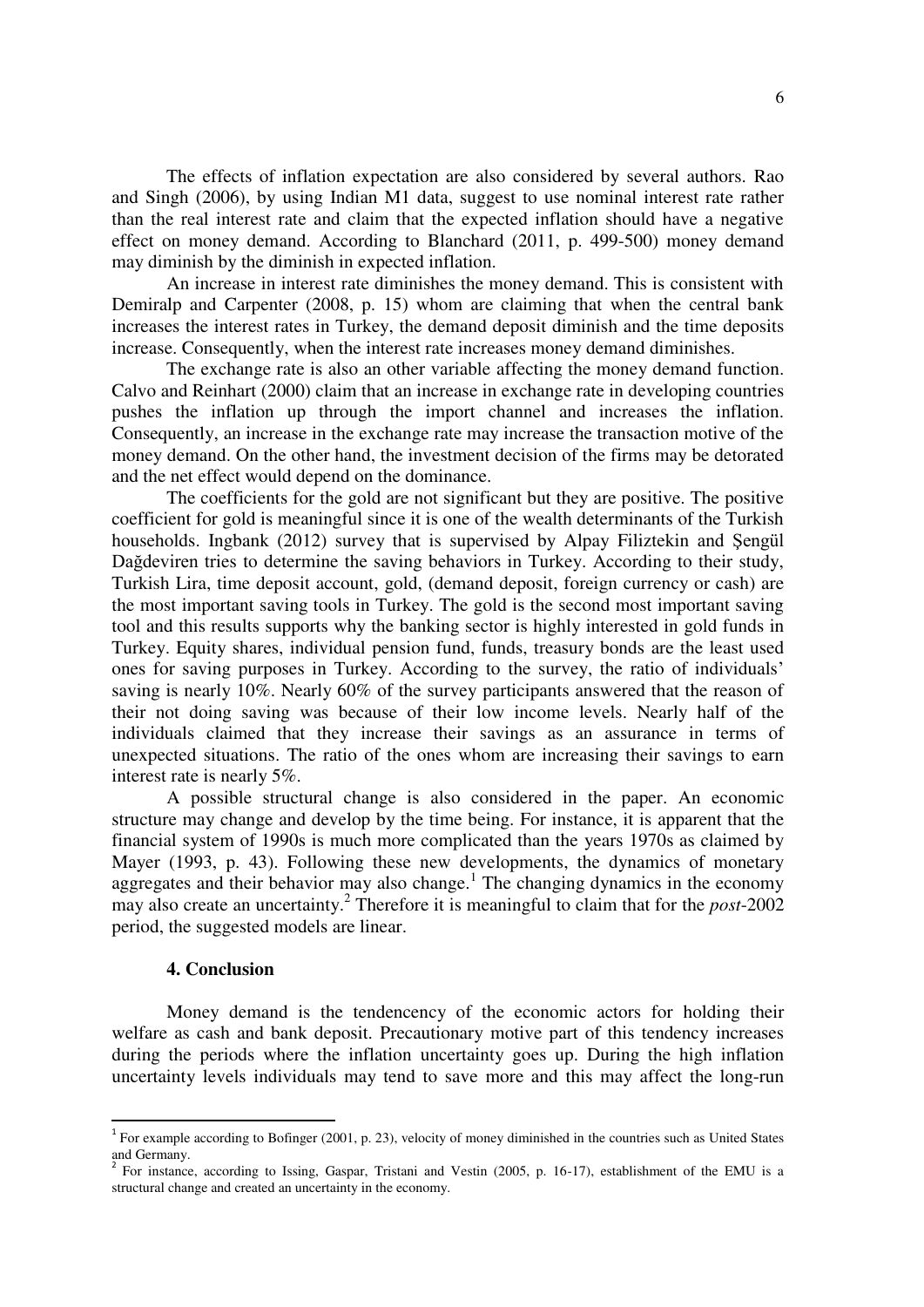adjustment of the money demand to its equilibrium level. Inflation uncertainty creates an asymmetry in money demand function. It is a dynamic process and it's case sensitive. The sensitivity of money demand is asymmetric and has a nonlinear structure.

The money demand function indicates a nonlinear behavior between high and low inflation uncertainty periods. During the high inflation uncertainty period, precautionary motive of money demand increases. Considering this nonlinearity may give several advantages to the policy makers during the decision making process. When the inflation uncertainty increases the central bank generally prefers a tight monetary policy. In times like these diminishing liquidity phases of the economy, the net liquidity would be determined by the net money supply. Since the money demand may increase by the lagged inflation uncertainty, central bank may also bethink this lag and its effect while taking decisions for the liquidity adjustment.

## **Sources**

Altıntaş, H. (2008). 'The stability of money demand in Turkey and predicting with nound testing approach: 1985-2006.' *Erciyes Üniversitesi İktisadi ve İdari Bilimler Fakültesi Dergisi* 30(Jan.): 15-46. [In Turkish.]

Asilis, C.M., P. Honohan & P.D. Mcnelis (1993). 'Money demand during hyperinflation and stabilization: Bolivia, 1980-88.' *Economic Inquiry* 31(2): 262-273.

Austin, D., B. Ward & P. Dalziel (2007). 'The demand for money in China, 1987-2004: A nonlinear modelling approach.' *China Economic Review* 18(2): 190-204.

Bailey, M. J. (1956). 'The welfare cost of inflationary finance.' *Journal of Political Economy* 64(2): 93-110.

Ball, L. (2001). 'Another look at long-run money demand.' *Journal of Monetary Economics* 47(1): 31-44.

Belke, A. & T. Polleit (2009). *Monetary economics in globalized financial markets.* New York: Springer.

Blanchard, O. (2011). *Macroeconomics.* Updated Fifth Edition, UK: Pearson Education.

Blejer, M. I. (1979). 'The demand for money and the variability of the rate of inflation: Some empirical results.' *International Economic Review* 20(2): 545-549.

Bocutoğlu, E. (2011). *Comparative macroeconomics: Theories and policies*. Extended 4th Edition, Trabzon: Murathan Publication House. [In Turkish].

Bofinger, P. (2001). *Monetary policy goals, institutions, strategies, and instruments*. New York: Oxford University Press.

Boughton, J. M. (1981). 'Recent instability of the demand for money: An international perspective.' *Southern Economic Journal* 47(3): 579-97.

Buscher, H. & S.F. Frowen (1993). 'The demand for money in Japan, the United Kingdom, West Germany and the USA: An empirical study of the evidence since 1973.' In: S.F. Frowen (ed.), *Monetary theory and monetary policy, new tracks for the 1990s*, 123-165. New York: St. Martin's Press.

Calvo, G. & C. Reinhart (2000). 'Fear of floating.' *NBER Working Paper,* No. 7993, November.

Calza, A. & A. Zaghini (2011). 'Sectoral money demand and the great disinflation in the US.' *Banca D'Italia Working Paper*, No. 785: 1-32.

Chen, S.L., J.L. Wu (2005). 'Long-run money demand revisited: Evidence from a nonlinear approach.' *Journal of International Money and Finance*, 24(1): 19-37.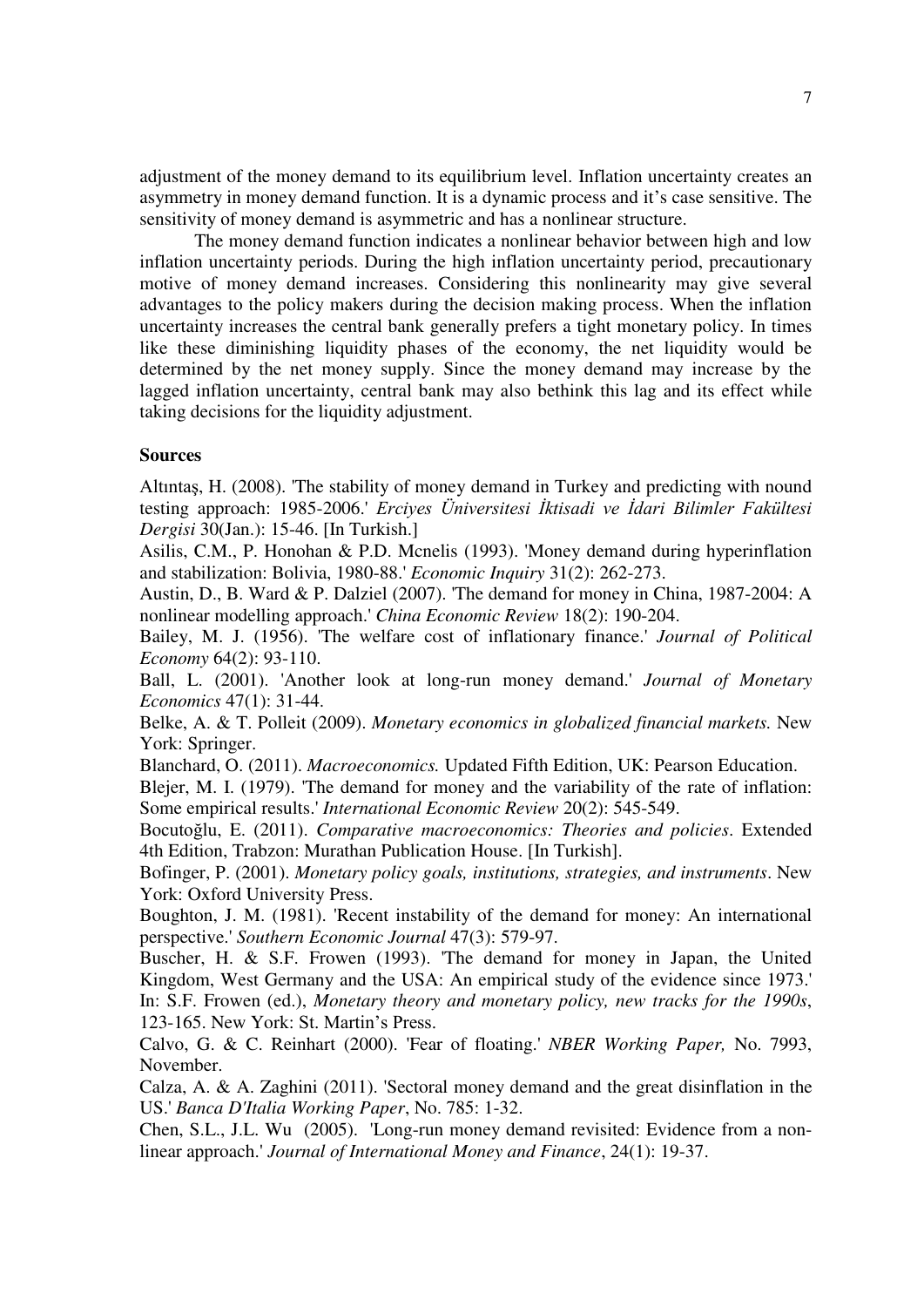Demiralp, S. & Carpenter, S. (2008). *The role of money in the transmission mechanism.*  TÜBİTAK Project No. 106K226. [In Turkish].

Deschamps, P.J. (2008). 'Comparing smooth transition and markov switching autoregressive models of US unemployment.' *Journal of Applied Econometrics* 23(4): 435-462.

Dijk, D., Terasvirta, T. & Franses, P.H. (2002). 'Smooth transition autoregressive models: A survey of recent developments.' *Econometric Reviews* 21(1): 1-47.

Dönmez, O. (2007). 'The Fisher equation examined: Implications for the money demand in Turkey.' Central European University, Department of Economics Masters Thesis, Hungary.

Dreger, C. & J. Wolters (2010). 'Investigating M3 money demand in the Euro area.' *Journal of Intenational Money and Finance* 29(1): 111-122.

Enders, W. (2010). *Applied Econometric Time Series.* USA: John Wiley.

Escribano, A. & O. Jorda (2001). 'Testing non-linearity: decision rules for selecting between logistic and exponential STAR models.' *Spanish Economic Review* 3(3): 193– 209.

Escribano, A. & O. Jorda (1999). 'Improved testing and specification of smooth transition regression models.' In: P. Rothman & P. Dordrecht (eds.), *Nonlinear time series analysis of economic and financial data*, 289-320. USA: Kluwer Academic Publishers.

Friedman, M.B. (1994). 'Intermediate targets versus information variables as operating guides for monetary policy.' In: J.A.H. Wijnholds, S.C.W. Eiffinger and L.H. Hoogduin (Eds.), *A framework for monetary stability*, 109-133. USA: Kluwer Academic Publishers.

Franses, P.H. & D. Dijk (2003). *Non - linear time series models in empirical finance.*  New York: Cambridge University Press, Cambridge, 69-132.

Goldfeld, S. (1973). 'The demand for money revisited.' *Brookings Papers on Economic Activity* 4(3): 577-638.

Granger, C.W.J. & T. Terasvirta (1993). *Modeling non-linear economic relationships.*  Oxford: Oxford University Press.

Gujarati, D. (1968). 'The demand for money in India.' *Journal of Development Studies*  5(1): 59-64.

Hasan, M. S. (2011). 'Seasonal cointegration and long - run neutrality of money in the USA.' *Review of Banking, Finance and Monetary Economics* 40(3): 93-105.

Hetzel, R. & Y. Mehra (1989). 'The behaviour of money in the 1980s.' *Journal of Money, Credit and Banking* 21(4): 45-463.

Ingbank (2012). 'Research on saving tendencies of Turkey: Comparative results for the 2011 4th quarter and 2012 first quarter.' ING BANK. [In Turkish].

Inguva, S. (1978). 'The demand for money and inflationary process: An econometric model.' Ph.D. diss., Georgia State University, Department of Economics.

Issing, O., V. Gaspar, O. Tristani & D. Vestin (2005). *Imperfect knowledge and monetary policy.* Cambridge: Cambridge University Press.

Kapetanios, G., Y. Shin & A. Snell (2003). 'Testing for a unit root in the nonlinear STAR framework.' *Journal of Econometrics* 112(2): 359-379.

Keyder, N. & E.I. Ertunga (2012). *Money, theory, policy and application*. 12<sup>th</sup> edition, Ankara. [In Turkish].

Keyder, N. (2008). *Money, Theory, Policy, Application,* Ankara. [In Turkish].

Khan, A.H. (1982). 'The demand for money and the variability of the rate of inflation.' *Economics Letters* 10(3): 257-261.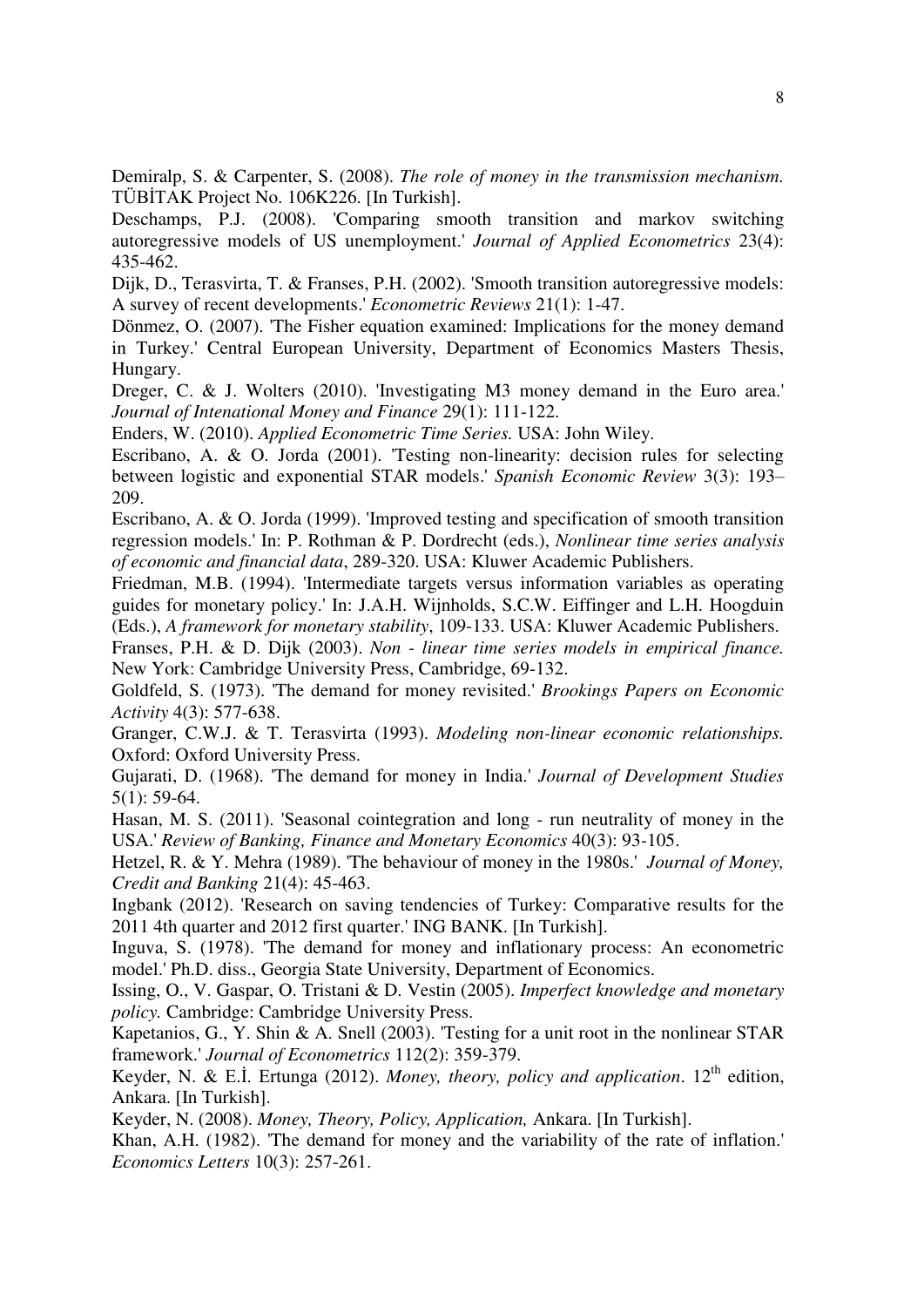Klein, B. (1977). 'The demand for quality-adjusted cash balances: Price uncertainty in the U.S. demand for money function.' *Journal of Political Economy* 85(4): 691-715.

Korap, L. & M. Yıldırım (2012). 'Testing the Lucas Critique for the money demand function.' *İktisat, İşletme ve Finans* 27(318): 57-82.

Kratzig, M. (2004). 'STR Analysis in JMulti.', March, 1-17.

Lin, C.F.J & T. Terasvirta (1994). 'Testing the constancy of regression parameters againist continous structural change.' *Journal of Econometrics* 62(2): 211-228.

Lovell, M.C. (2006). *Economics with calculus*. USA: World Scientific, pp. 465-486.

Lundbergh, S. & T. Terasvirta (2002). 'Forecasting with smooth transition autoregressive models.' In: M.P. Clements and D.F. Hendry (eds.), *A Companion to Economic Forecasting*, 485-509. USA: Blackwell Publishing.

Luukkonen, R., P. Saikkonen & T. Terasvirta (1988). 'Testing linearity againist smooth transition autoregressive model.' *Biometrika* 75(3): 491-499.

Martens, M., P. Kofman & T.C.F. Vorst (1998). 'A threshold error-correction model for intraday futures and index returns.' *Journal of Applied Econometrics* 13(3): 245-263.

Mayer, T. (1993). 'Monetarism in a world without money.' In: S.F. Frowen (ed.), *Monetary theory and monetary policy, new tracks for the 1990s,* 43-79. USA: Martin's Press.

Mizrach, B. & A.M. Santomero (1990). 'A liquidity in advance model of the demand for money under price uncertainy.' *Journal of Monetary Economics* 26(1): 143-159.

Slavova, S. (2003). 'Money demand during hyperinflation and stabilization: Bulgaria, 1991-2000.' *Applied Economics* 35(11): 1303-1316.

Lütkepohl, H., T. Terasvirta & J. Wolters (1999). 'Investigating stability and linearity of a German M1 money demand function.' *Journal of Applied Econometrics* 14(5): 511-525.

Michael, P., Nobay, R.A. & D.A. Peel (1999). 'Nonlinear adjustment towards long-run money demand.' In: P. Rothman (ed.), *Nonlinear time series analysis of economic and financial data*, 179-190. USA: Kluwer Academic Publishers.

Ordonez, J. (2003). 'Stability of non-linear dynamics in the broad demand for money in Spain.' *Economics Letters* 78(1): 139-146.

Özdemir, K.A. (2011). 'Overlook on the monetary analysis: An evidence for Turkey.' *Central Bank Review* 11(7): 29-48. [In Turkish].

Pavlidis, E.G., I. Paya & D.A. Peel (2009). 'Specifying smooth transition regression models in the presence of conditional heteroskedasticity of unknown form.' *Lancaster University Management School* WP 2009/09.

Poole, W. (1970). 'Whither money demand.' *Brookings Papers on Economic Activity* 1(3): 485-501.

Rao, B.B. & R. Singh (2006). 'Demand for money in India: 1953-2003.' *Applied Economics* 38(11): 1319-1326.

Sarno, L. (1999). 'Adjustment costs and nonlinear dynamics in the demand for money: Italy, 1861-1991.' *International Journal of Finance and Economics* 4(2): 155-177.

Sensier, M., D.R. Osborn & N. Özal (2002). 'Asymmetric interest rate effects for the UK real economy.' *Oxford Bulletin of Economics and Statistics* 64(4): 315-339.

Skalin, J. & T. Terasvirta (1999). 'Another look at Swedish business cycles, 1861-1988.' *Journal of Applied Econometrics* 14(4): 359-378.

Terasvirta, T. (2004). 'Smooth transition regression modeling.' In: H. Lütkepohl, M. Kratzig (eds.), *Applied time series econometrics*, 222-242, Cambridge: Cambridge University Press.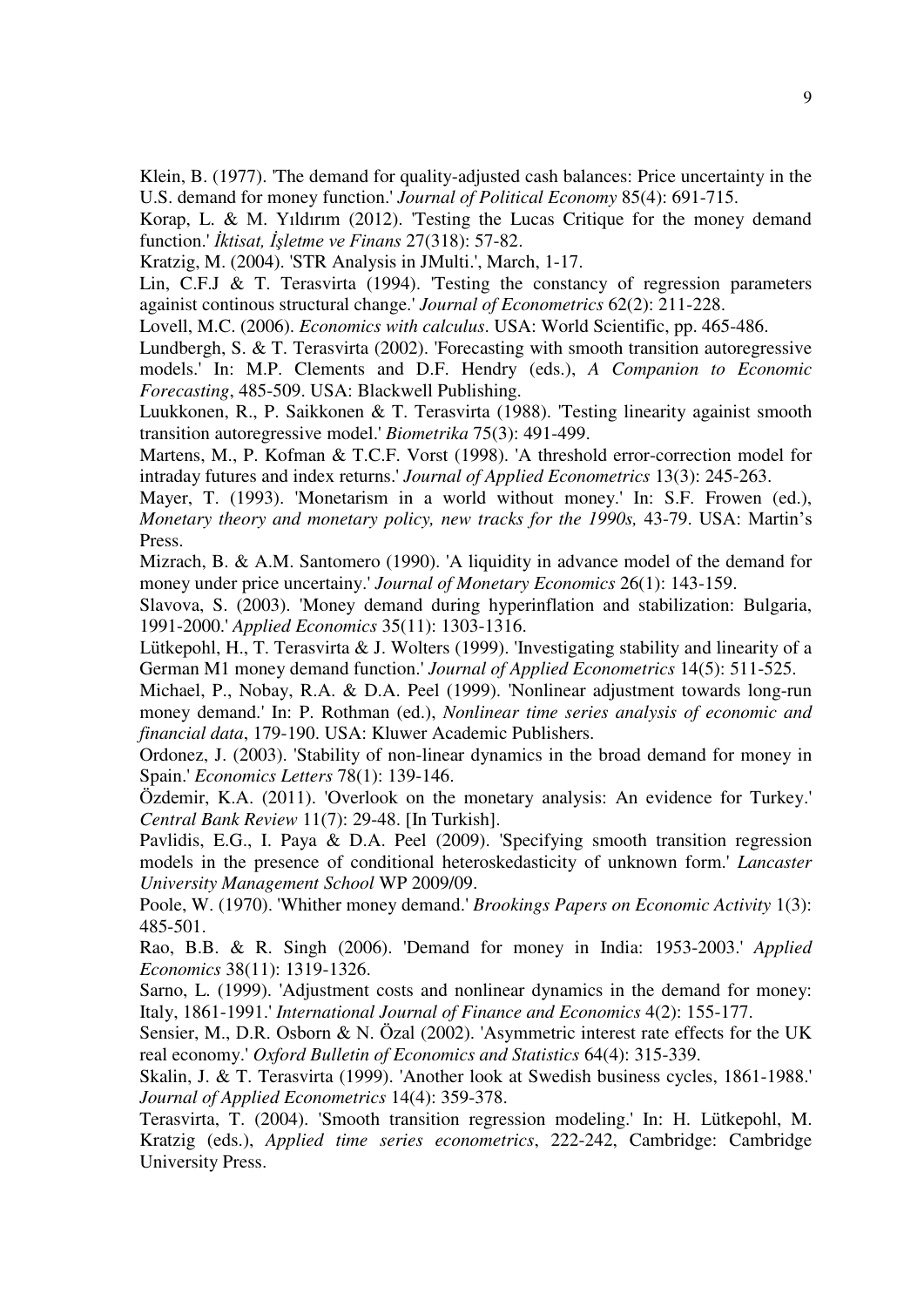Terasvirta, T. (2004). 'Smooth transition regression modelling.' In: Lütkepohl, H. and Kratzig, M. (eds.), *Applied time series econometrics*, Cambridge: Cambridge University Press.

Terasvirta, T. (1998). 'Modelling economic relationships with smooth transition regressions.' In: A. Ullah and D.E. Giles (eds.), *Handbook of applied economic statistics*, 507-552. New York: Marcel Dekker.

Terasvirta, T. (1994). 'Specification, estimation and evaluation of smooth transition autoregressive models.' *Journal of the American Statistical Association* 89(425): 208-218. Tunay, B.K. (2001). 'Estimation of income velocity for Turkey by MARS method.' *ODTÜ Gelişme Dergisi* 29(3-4): 431-434.

Tunca, Z. (2011). *Macroeconomics.* 5th edition, İstanbul: Geçit Publication House. [In Turkish].

Wang, Y. (2011). 'The stability of long-run money demand in the United States: A new approach.' *Economics Letters* 111(1): 60-63.

Weintraub, R.E. (1970). *Introduction to monetary economics.* New York: The Ronald Press Company.

Wolters, J., Terasvirta, T. & H. Lütkepohl (1998). 'Modelling the demand for M3 in the United Germany.' *The Review of Economics and Statistics* 80(3): 399-409.

Wu, J.L. & Y.H. Hu (2007). 'Currency substitution and nonlinear error correction in Taiwans's demand for broad money.' *Applied Economics* 39(13): 1635-1645.

Yashiv, E. (1994). 'Money demand in a high inflation economy: The case of Israel.' *The Review of Economics and Statistics* 76(1): 186-191.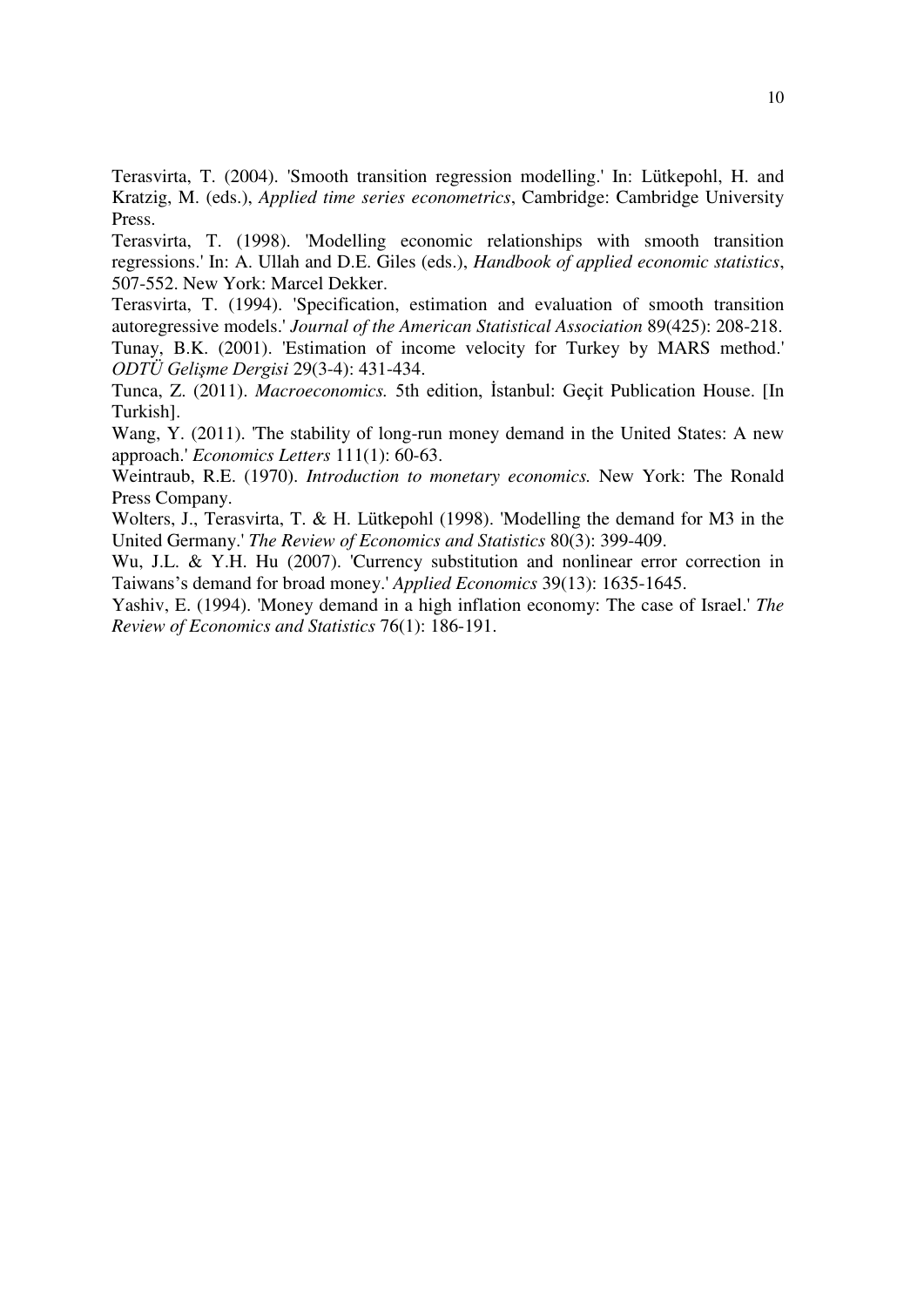| <b>Table 1. Definition and the Sources of Variables</b> |                  |                                                                                                                                                                                                                                     |                      |                                      |  |  |  |  |  |  |  |
|---------------------------------------------------------|------------------|-------------------------------------------------------------------------------------------------------------------------------------------------------------------------------------------------------------------------------------|----------------------|--------------------------------------|--|--|--|--|--|--|--|
| Variable                                                | Abbrevation      | Explanation<br>Source                                                                                                                                                                                                               |                      | Time<br>Interval                     |  |  |  |  |  |  |  |
| Gold                                                    | $\boldsymbol{G}$ | Real gold prices, TP. MK. CUM.<br>YTL. 1: Cumhuriyet Gold Selling<br>Price (TRY/Number)                                                                                                                                             | CBRT,<br><b>EVDS</b> | January,<br>$1990 -$<br>May,<br>2012 |  |  |  |  |  |  |  |
| <b>Interes Rate</b>                                     | $\boldsymbol{R}$ | Real interest rate. TP.PY.P06.ON.1:<br>(ON) Simple Interest Rate Weighted<br>Average, Overnight $(\% )$ . For the<br>post 2011:11, CBRT actual intrest<br>rates were used.                                                          | CBRT,<br>EVDS.       | January,<br>$1990 -$<br>May,<br>2012 |  |  |  |  |  |  |  |
| Inflation<br>Rate                                       | <b>Inf</b>       | New CPI index: TP.FG.J0:<br>0.GENEL Price Index (Consumer<br>Prices) (2003=100) (TurkStat)<br>(Monthly)                                                                                                                             | CBRT,<br><b>EVDS</b> | January,<br>$1990 -$<br>May,<br>2012 |  |  |  |  |  |  |  |
| Inflation<br>Uncertainty                                | Unc              | Calculated from Enf                                                                                                                                                                                                                 | Own<br>calculation   | January,<br>$1990 -$<br>May,<br>2012 |  |  |  |  |  |  |  |
| <b>Share Prices</b>                                     | $\overline{S}$   | TP.MK.F.BILESIK.1: (FIYAT) ISE<br>National-100 Index, According to<br>Closing Prices (January 1986=1)                                                                                                                               | CBRT,<br><b>EVDS</b> | January,<br>$1990 -$<br>May,<br>2012 |  |  |  |  |  |  |  |
| Exchange<br>Rate                                        | Exc              | TP.DK.REER3: CPI based Real<br><b>Effective Exchange Index</b><br>$(1995=100)$                                                                                                                                                      | CBRT,<br><b>EVDS</b> | January,<br>$1990 -$<br>May,<br>2012 |  |  |  |  |  |  |  |
| <i>Income</i>                                           | <i>Inc</i>       | Real income. TP.UR4.U01.1:<br>Toplam Sanayi Industrial Production<br>Index $(1992=100)$ (TurkStat)<br>(Monthly) Industrial Production<br>Index $(2005=100)$ (TurkStat)<br>(Monthly) (NACE REV.2) and<br>TP.N2SY01.1: Total Industry | CBRT,<br><b>EVDS</b> | January,<br>$1990 -$<br>May,<br>2012 |  |  |  |  |  |  |  |
| Money<br>Demand                                         | $\overline{M}$   | Real money demand. M2                                                                                                                                                                                                               | CBRT,<br><b>EVDS</b> | January,<br>$1990 -$<br>May,<br>2012 |  |  |  |  |  |  |  |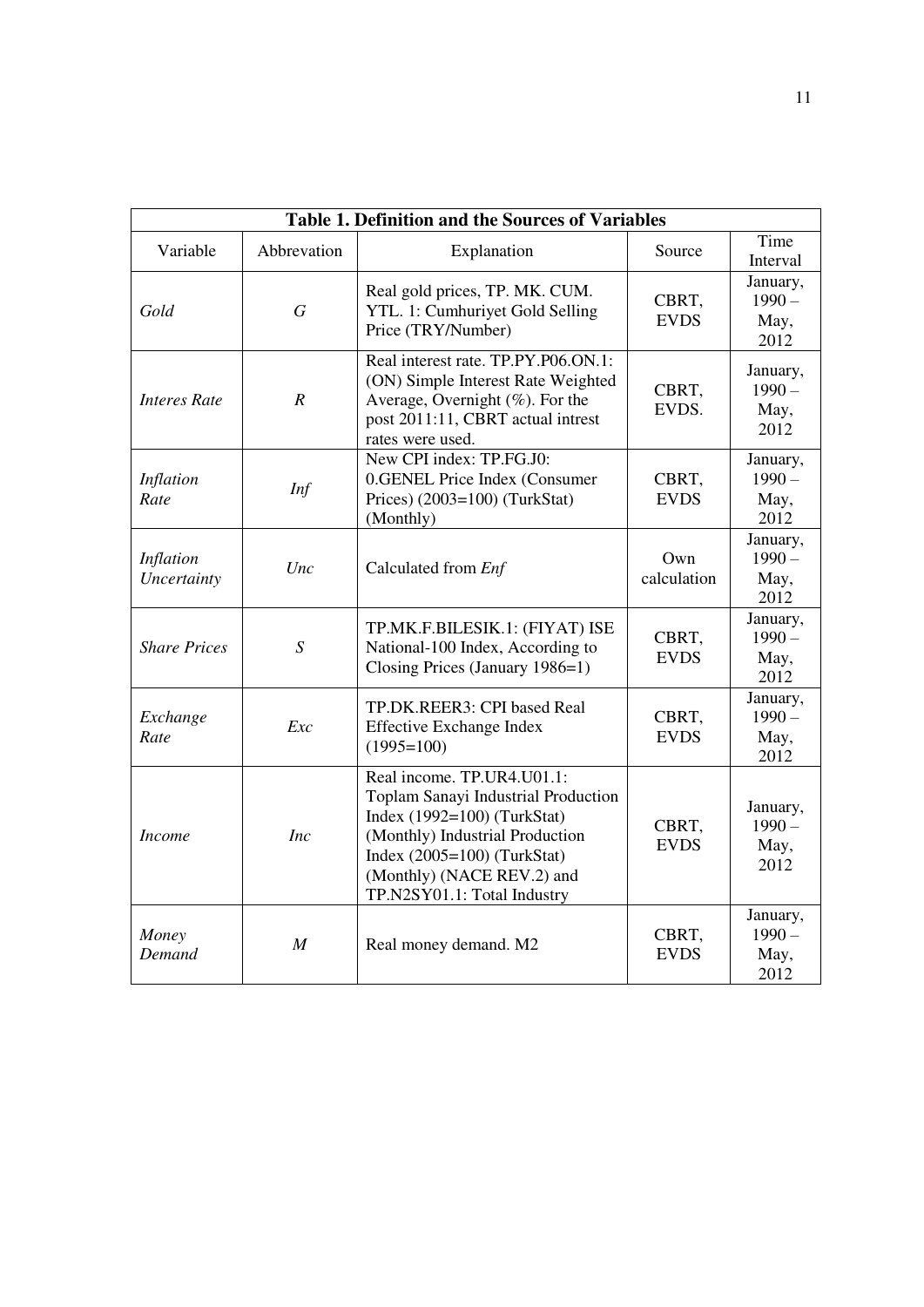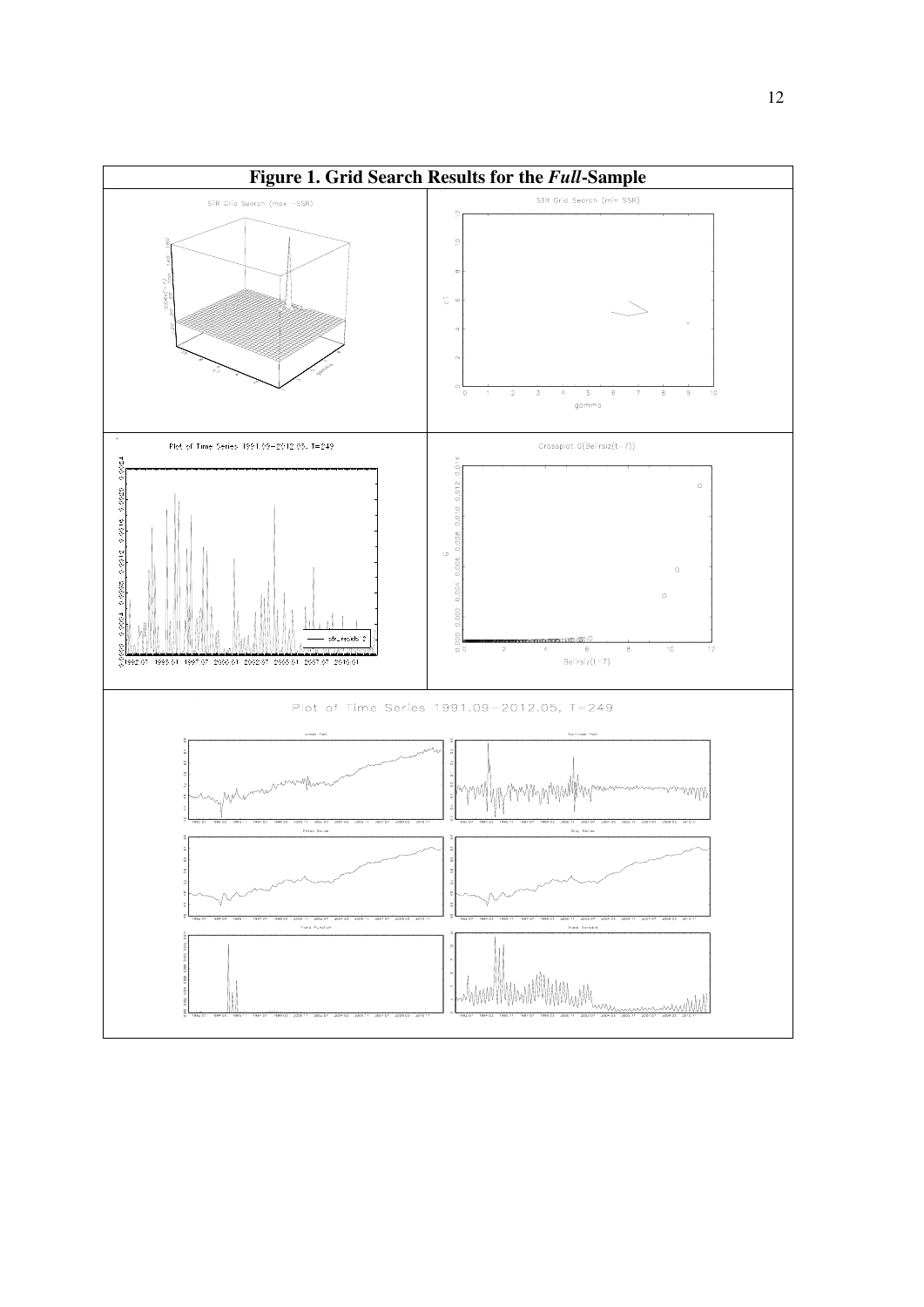| <b>Table 2. STR Estimation Results</b>   |                  |                  |                            |                  |                     |                    |                         |                  |  |  |  |
|------------------------------------------|------------------|------------------|----------------------------|------------------|---------------------|--------------------|-------------------------|------------------|--|--|--|
| <b>Full Sample</b><br>Pre 2002:07 Sample |                  |                  |                            |                  |                     |                    |                         |                  |  |  |  |
| Variables                                |                  | Linear Part      |                            | Non Linear Part  |                     | <b>Linear Part</b> |                         | Non Linear Part  |  |  |  |
|                                          | Estimation       | $p$ -value       | Estimation                 | $p$ -value       | Estimation          | $p$ -value         | Estimation              | $p$ -value       |  |  |  |
| <b>CONST</b>                             | $-0.3210$        | 0.1751           | 17516.7208                 | 0.3571           | 2.2816              | 0.0032             | 683680.3408             | 0.0464           |  |  |  |
| $M_{(t-1)}$                              | 1.4651           | 0.0000           | -28413.7111                | 0.2563           | 1.1000              | 0.0000             | 5306.3502               | 0.9016           |  |  |  |
| $M_{(t-2)}$                              | $-0.5229$        | 0.0018           | 39638.8652                 | 0.2599           | $-0.2351$           | 0.0090             | -25136.0199             | 0.5141           |  |  |  |
| $M_{(t-3)}$                              | 0.4865           | 0.0083           | -29656.2583                | 0.2521           |                     |                    |                         |                  |  |  |  |
| $M_{(t-4)}$                              | $-0.9218$        | 0.0000           | 34791.6687                 | 0.2522           |                     |                    |                         |                  |  |  |  |
| $M_{(t-5)}$                              | 0.4679           | 0.0152           | -36902.6868                | 0.2530           |                     |                    |                         |                  |  |  |  |
| $M_{(t-6)}$                              | 0.3107           | 0.0798           | 12613.4692                 | 0.3396           |                     |                    |                         |                  |  |  |  |
| $M_{(t-7)}$                              | $-0.3217$        | 0.0008<br>0.6152 | 9458.8617                  | 0.2943           |                     |                    |                         |                  |  |  |  |
| $Unc_{(t)}$                              | 0.0030<br>0.0029 | 0.9620           | -381.9462<br>-310.8729     | 0.3760<br>0.9438 | $-0.0057$<br>0.0703 | 0.0549<br>0.4499   | 527.6552<br>-46216.4257 | 0.6408<br>0.2192 |  |  |  |
| $\overline{G_{(t)}}$<br>$Exc_{(t)}$      | $-0.2772$        | 0.2324           | 10273.2834                 | 0.5875           | $-0.0908$           | 0.7806             | -185963.2428            | 0.1502           |  |  |  |
| $R_{(t)}$                                | $-0.0001$        | 0.4657           | 18.2306                    | 0.3548           | 0.0000              | 0.5943             | $-138.4011$             | 0.0343           |  |  |  |
| Inc $(t)$                                | 0.0192           | 0.5889           | -7569.1043                 | 0.2928           | $-0.1586$           | 0.0001             | 18887.3251              | 0.3426           |  |  |  |
| $S_{(t)}$                                | 0.0274           | 0.3416           | -1900.8713                 | 0.3651           | $-0.0096$           | 0.7004             | 8162.0178               | 0.4107           |  |  |  |
| $Unc_{(t-1)}$                            | 0.0020           | 0.6882           | 378.2535                   | 0.4518           | $-0.0026$           | 0.5325             | -981.9055               | 0.2725           |  |  |  |
| $\overline{G_{(t-1)}}$                   | 0.0744           | 0.4121           | -9881.5558                 | 0.3547           | $-0.2671$           | 0.0433             | $-3244.7624$            | 0.9545           |  |  |  |
| $Exc_{(t-1)}$                            | 1.1405           | 0.0002           | $-82271.0166$              | 0.2700           | 0.0043              | 0.9927             | -96274.4594             | 0.7022           |  |  |  |
| $R_{(t-1)}$                              | 0.0002           | 0.1793           | $-32.8057$                 | 0.2540           | $-0.0001$           | 0.2135             | -198.9753               | 0.0006           |  |  |  |
| $Inc_{(t-1)}$                            | 0.0369           | 0.3403           | 9693.9528                  | 0.2545           | 0.0755              | 0.1189             | $-12045.8442$           | 0.4956           |  |  |  |
| $\overline{S}_{(t-1)}$                   | $-0.0693$        | 0.1151           | 5184.5580                  | 0.2826           | 0.0182              | 0.6761             | $-10190.2911$           | 0.4301           |  |  |  |
| $Unc_{(t-2)}$                            | $-0.0027$        | 0.5947           | $-253.8971$                | 0.3324           | $-0.0043$           | 0.1573             | -461.9896               | 0.6888           |  |  |  |
| $\overline{G}_{(t-2)}$                   | $-0.0919$        | 0.3096           | 7265.9937                  | 0.3496           | 0.0624              | 0.5087             | 1720.6589               | 0.9684           |  |  |  |
| $Exc_{(t-2)}$                            | $-1.0215$        | 0.0024           | 77202.9775                 | 0.2731           | $-0.1189$           | 0.6618             | 142124.0848             | 0.3472           |  |  |  |
| $R_{(t-2)}$                              | $-0.0002$        | 0.2849           | 9.0689                     | 0.5876           | $-0.0003$           | 0.0023             | 202.5166                | 0.0000           |  |  |  |
| $Inc_{(t-2)}$                            | $-0.1129$        | 0.0031           | 9510.7786                  | 0.2588           | $-0.0068$           | 0.8540             | -6385.3838              | 0.5848           |  |  |  |
| $S_{(t-2)}$                              | 0.0747           | 0.1068           | -4947.5532                 | 0.3081           | 0.0049              | 0.8553             | 1510.1518               | 0.8060           |  |  |  |
| $Unc_{(t-3)}$                            | $-0.0008$        | 0.8915           | 23.9740                    | 0.9054           |                     |                    |                         |                  |  |  |  |
| $G_{(t-3)}$                              | 0.0375           | 0.6830           | -1301.3314                 | 0.8303           |                     |                    |                         |                  |  |  |  |
| $Exc_{(t-3)}$                            | 0.3402           | 0.3770           | -29359.3313                | 0.3626           |                     |                    |                         |                  |  |  |  |
| $R_{(t-3)}$                              | $-0.0007$        | 0.0027           | 107.3496                   | 0.2379           |                     |                    |                         |                  |  |  |  |
| $Inc_{(t-3)}$                            | 0.1173           | 0.0001           | -14707.9225                | 0.2227           |                     |                    |                         |                  |  |  |  |
| $S_{(t-3)}$                              | $-0.0173$        | 0.7021           | 3350.3961                  | 0.3507           |                     |                    |                         |                  |  |  |  |
| $Unc_{(t-4)}$                            | $-0.0110$        | 0.0457           | 659.9747                   | 0.2795           |                     |                    |                         |                  |  |  |  |
| $G_{(t-4)}$                              | $-0.1738$        | 0.0689           | 6730.3452                  | 0.4671           |                     |                    |                         |                  |  |  |  |
| $Exc({}_{t=4)}$                          | $-0.7619$        | 0.0366           | 69465.5718                 | 0.2679           |                     |                    |                         |                  |  |  |  |
| $R_{(t-4)}$                              | 0.0003           | 0.0501           | $-47.3645$                 | 0.2281           |                     |                    |                         |                  |  |  |  |
| $Inc_{(t-4)}$                            | $-0.1809$        | 0.0000           | 8748.3969                  | 0.2395           |                     |                    |                         |                  |  |  |  |
| $S_{(t-4)}$                              | $-0.0217$        | 0.6814           | $-3540.1923$               | 0.3995           |                     |                    |                         |                  |  |  |  |
| $Unc_{(t-5)}$                            | 0.0043           | 0.3968           | $-702.1096$                | 0.3370           |                     |                    |                         |                  |  |  |  |
| $G_{(t-5)}$                              | 0.1850           | 0.0462           | 148.5697                   | 0.9812           |                     |                    |                         |                  |  |  |  |
| $Exc_{(t-5)}$                            | 1.0149           | 0.0011           | $-83456.6721$              | 0.2448           |                     |                    |                         |                  |  |  |  |
| $R_{(t-5)}$                              | $-0.0001$        | 0.7327           | $-3.9831$                  | 0.8510           |                     |                    |                         |                  |  |  |  |
| $Inc_{(t-5)}$                            | 0.0642           | 0.1131           | $-6579.0823$               | 0.2504           |                     |                    |                         |                  |  |  |  |
| $S_{(t-5)}$                              | $-0.0363$        | 0.4304           | 6134.9437                  | 0.2554           |                     |                    |                         |                  |  |  |  |
| $Unc_{(t-6)}$                            | $-0.0009$        | 0.8606           | 391.9186                   | 0.2666           |                     |                    |                         |                  |  |  |  |
| $G_{(t-6)}$                              | $-0.0350$        | 0.6908           | $-2457.2254$               | 0.6682           |                     |                    |                         |                  |  |  |  |
| $Exc_{(t-6)}$                            | 0.0564           | 0.8762           | 5301.9295                  | 0.8315           |                     |                    |                         |                  |  |  |  |
| $R_{(t-6)}$                              | 0.0003<br>0.0756 | 0.0000<br>0.0805 | $-32.0523$<br>$-1525.8038$ | 0.2575<br>0.6569 |                     |                    |                         |                  |  |  |  |
| $Inc_{(t-6)}$                            | 0.0369           | 0.3862           | -5098.9596                 | 0.2431           |                     |                    |                         |                  |  |  |  |
| $S_{(t-6)}$<br>$\overline{U}nc_{(t-7)}$  | 0.0322           | 0.0127           | -44.0827                   | 0.8025           |                     |                    |                         |                  |  |  |  |
| $G_{(t-7)}$                              | 0.0261           | 0.6996           | $-2720.5005$               | 0.6018           |                     |                    |                         |                  |  |  |  |
| $Exc_{(t-7)}$                            | $-0.3930$        | 0.0822           | 26444.8657                 | 0.3253           |                     |                    |                         |                  |  |  |  |
| $R_{(t-7)}$                              | $-0.0001$        | 0.2026           | 24.4974                    | 0.2506           |                     |                    |                         |                  |  |  |  |
| $Inc_{(t-7)}$                            | 0.0084           | 0.8116           | 2235.5612                  | 0.4762           |                     |                    |                         |                  |  |  |  |
| $S_{(t-7)}$                              | 0.0097           | 0.7377           | 741.6854                   | 0.6072           |                     |                    |                         |                  |  |  |  |
|                                          |                  |                  |                            |                  |                     |                    |                         |                  |  |  |  |